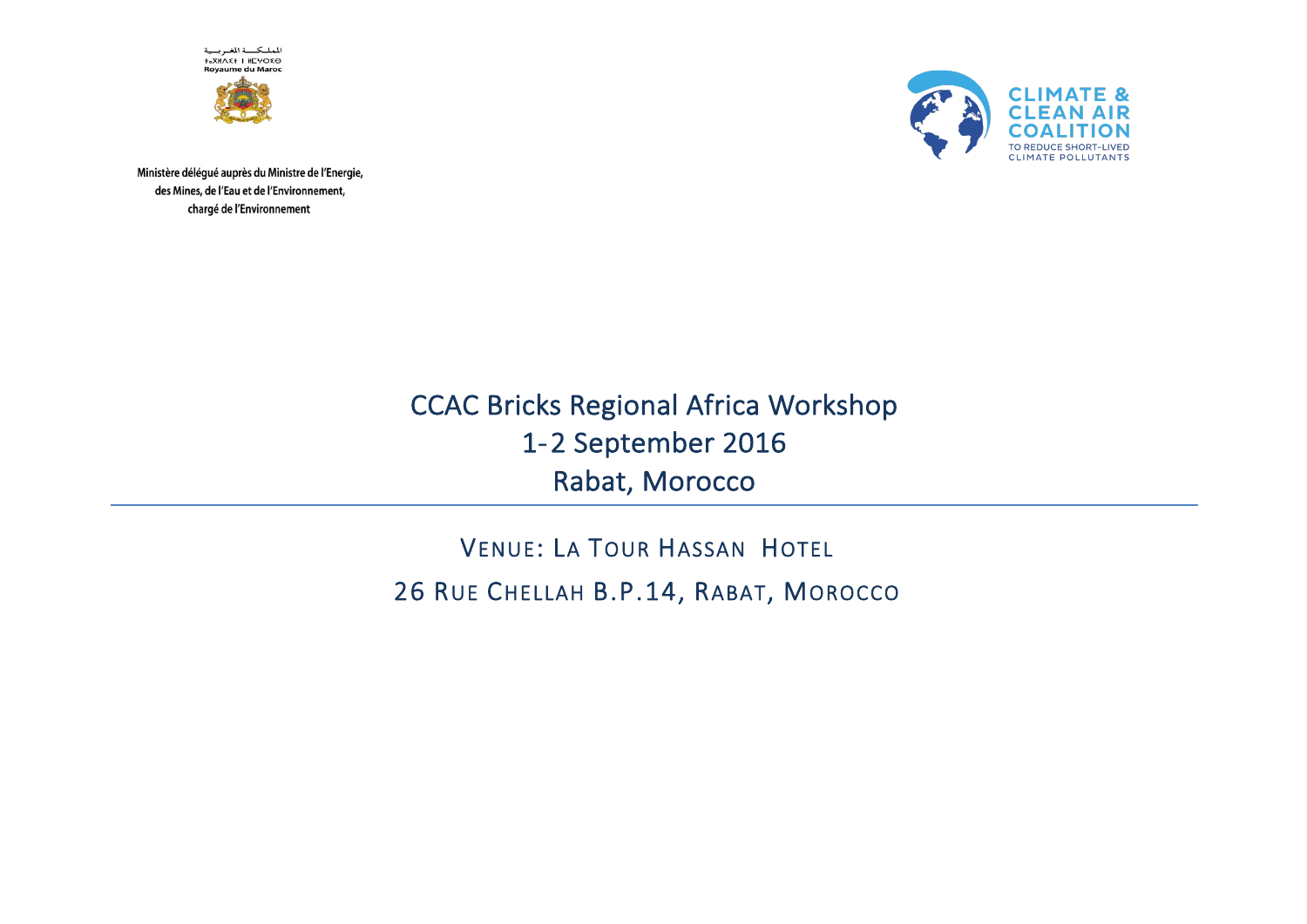الملكـــة الغــربـــية<br>2>0×6H×X+ I #5XM<br>Royaume du Maroc





Ministère délégué auprès du Ministre de l'Energie, des Mines, de l'Eau et de l'Environnement, chargé de l'Environnement

## **Workshop Programme**

| Date/Time                                          | <b>Item</b>                                                                                             | Annotation                                                                                                                                                                                                                                                              |  |
|----------------------------------------------------|---------------------------------------------------------------------------------------------------------|-------------------------------------------------------------------------------------------------------------------------------------------------------------------------------------------------------------------------------------------------------------------------|--|
| DAY ONE (Thursday, 1 <sup>st</sup> September 2016) |                                                                                                         |                                                                                                                                                                                                                                                                         |  |
| $9:00 - 9:45$                                      | <b>Opening Statements</b>                                                                               |                                                                                                                                                                                                                                                                         |  |
| (15 min)                                           | Welcome from the Moroccan Minister of Environment<br>(placing the workshop in context of road to COP22) | H.E. Dr. Hakima El Haite, Minister Delegate in Charge of Environment<br>٠<br>of the Ministry of Energy, Mining, Water and Environment of Morocco                                                                                                                        |  |
| $(15 \text{ min})$                                 | Overview of CCAC and Supporting National Action<br>Planning (SNAP) and the African Region               | Kouadio Desire N'Goran, United Nations Environment Programme<br>٠<br>(UNEP) Regional Office for Africa (ROA)<br>African Regional Climate Change Programme<br>Climate and Clean Air Coalition to Reduce Short-lived Climate<br>Pollutants SNAP & IS Regional Coordinator |  |
| (15 min)                                           | Overview of the CCAC Brick Production Initiative                                                        | Jorge Daniel Taillant, Center for Human Rights and Environment<br>٠<br>(CHRE), CCAC Bricks Lead Partner                                                                                                                                                                 |  |
| $9:45 - 10:30$                                     | SESSION 1: Achieving the Paris Agreement - the role of<br>reducing SLCPs from brick production          | Moderator: Patrick Toussaint, Institute for Advanced Sustainability Studies<br>(IASS), CCAC Bricks Lead Partner                                                                                                                                                         |  |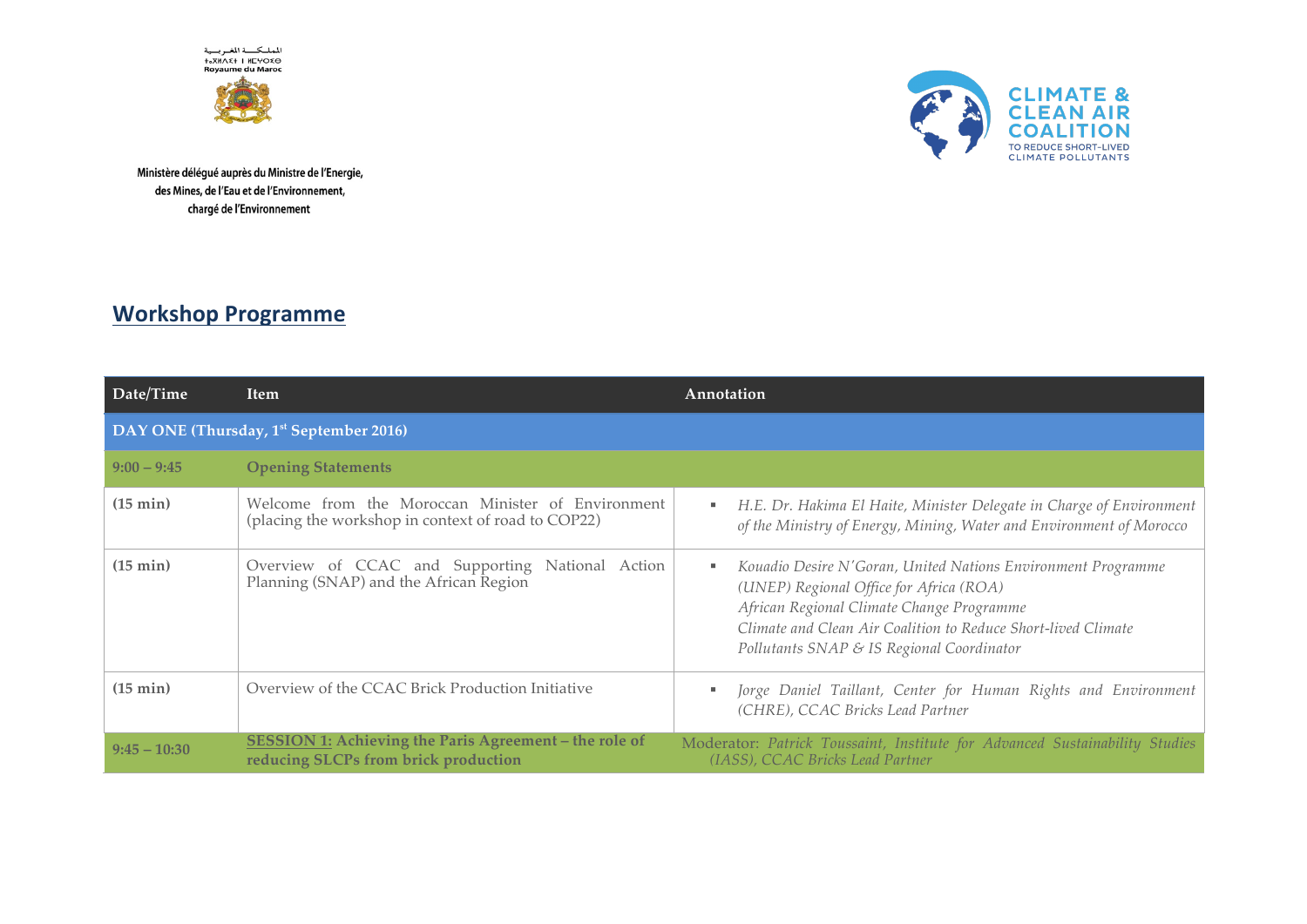المملكة المغربية<br>0×6+0 +0xM **Royaume du Maroc** 





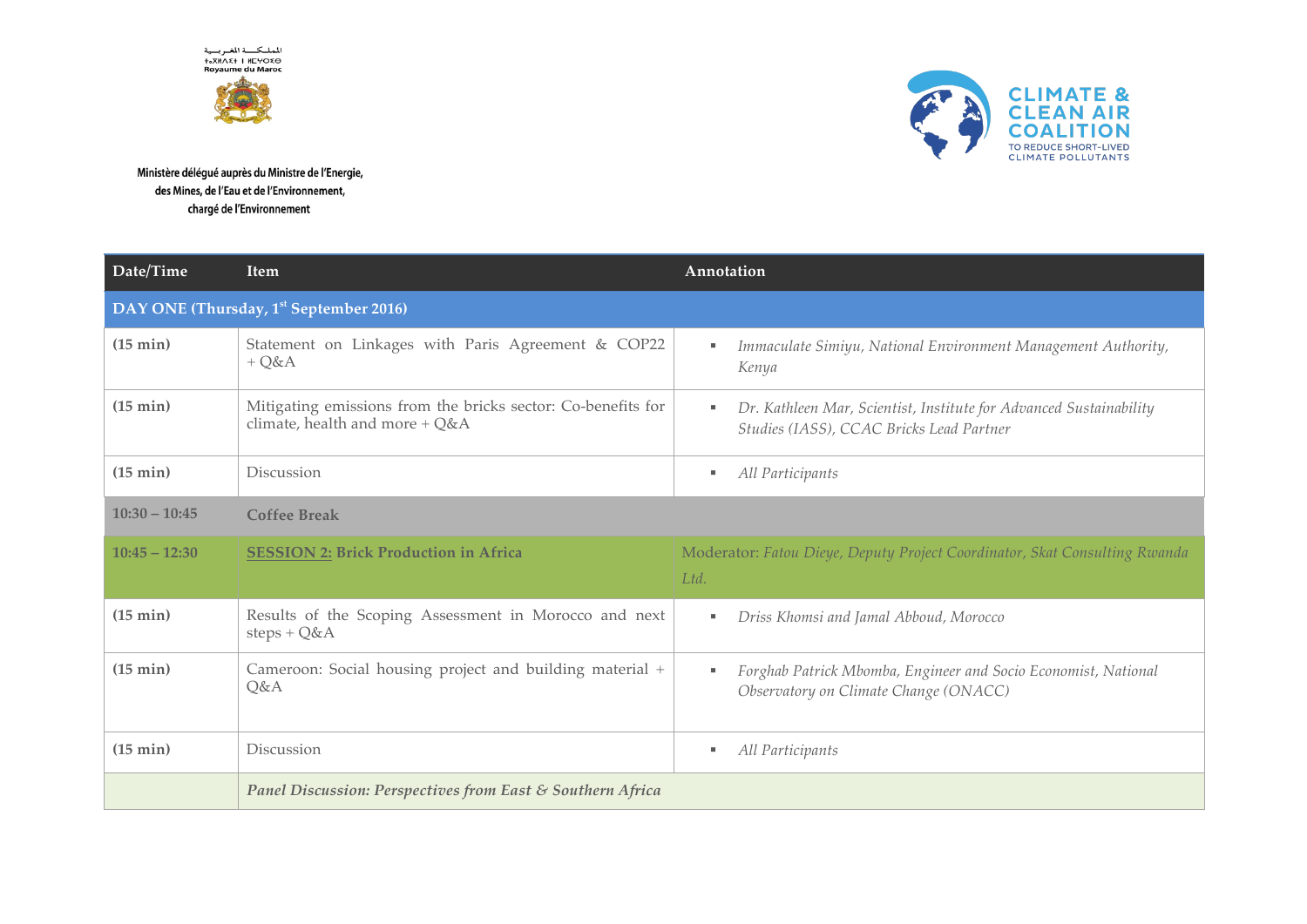المملكسة المغربسية **+**<sub>2</sub>XMA<sup>z+</sup> | METO **Royaume du Maroc** 





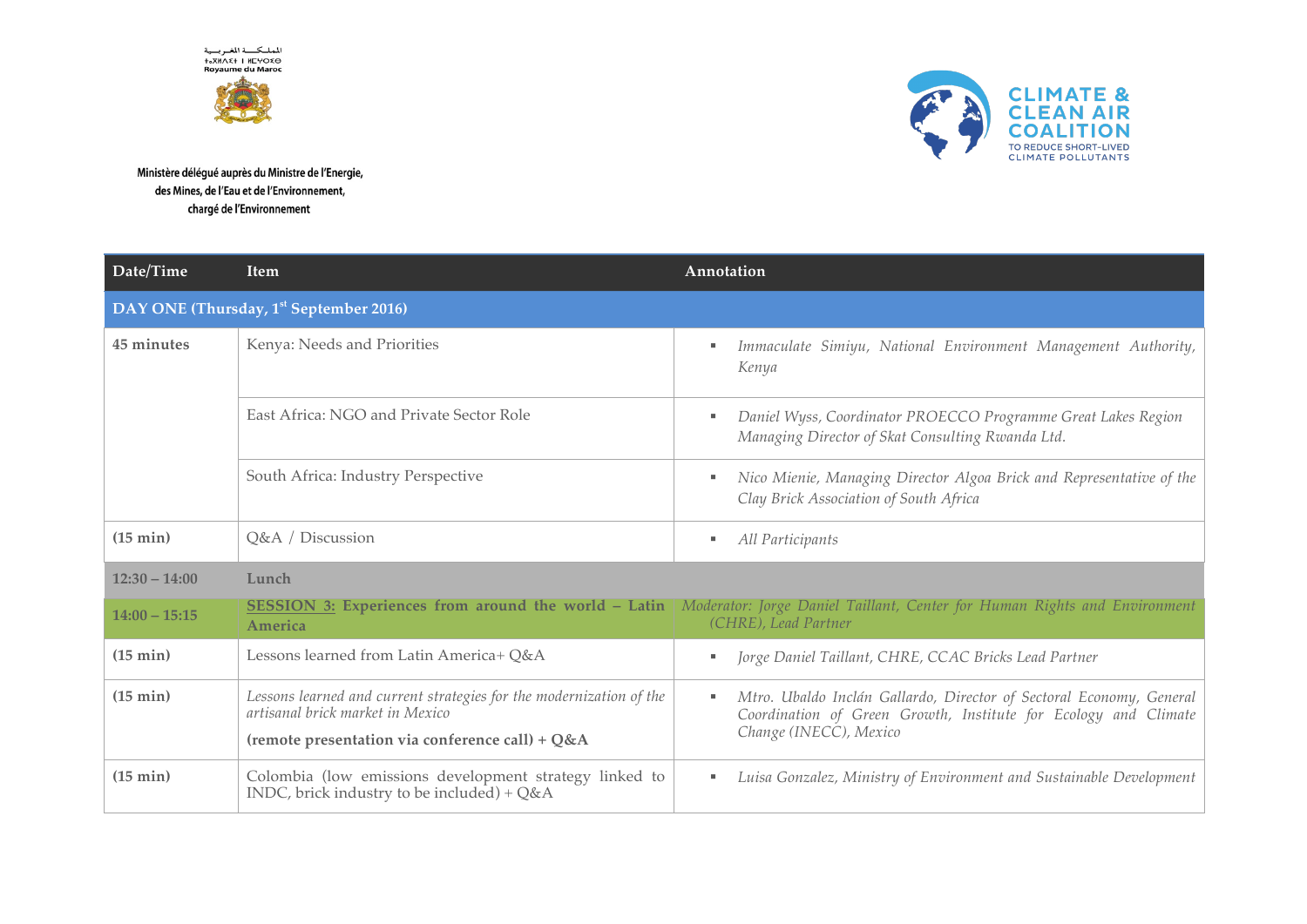المملكة المغربية<br>0×6+0 +0xM **Rovaume du Maroc** 



Ministère délégué auprès du Ministre de l'Energie, des Mines, de l'Eau et de l'Environnement, chargé de l'Environnement



**CLIMATE & CLEAN AIR** 

TO REDUCE SHORT-LIVED **CLIMATE POLLUTANTS** 

**COA**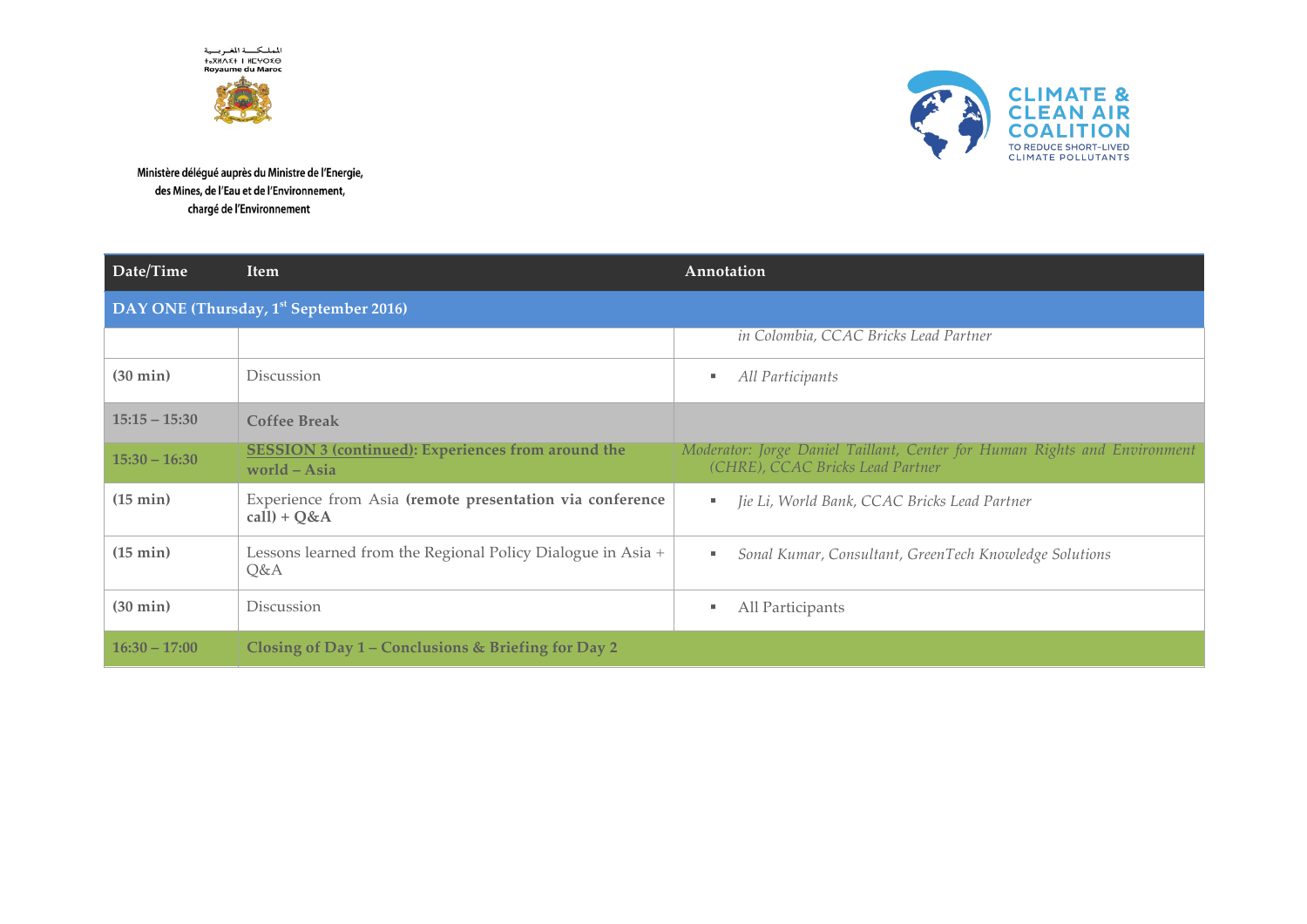الملكـــة الغــربـــية<br>2>0×6H×X+ I #5XM<br>Royaume du Maroc



Ministère délégué auprès du Ministre de l'Energie, des Mines, de l'Eau et de l'Environnement, chargé de l'Environnement

Date/Time

 $10(00 - 10(20))$ 



| $10.00 - 10.00$ | Review of conclusions from Day 1                                                                     | INTUACHAUT. KUMMAU DESILE IN GUHAN, CHINEM INMIUNS ENVILUMENTI<br>Programme (UNEP) Regional Office for Africa (ROA) African Regional<br>Climate Change Programme Climate and Clean Air Coalition to Reduce<br>Short-lived Climate Pollutants SNAP & IS Regional Coordinator |
|-----------------|------------------------------------------------------------------------------------------------------|-----------------------------------------------------------------------------------------------------------------------------------------------------------------------------------------------------------------------------------------------------------------------------|
| $10:30 - 12:00$ | <b>SESSION 4: Technical Solutions and Training Nodes:</b><br>Opportunities for peer-to-peer learning | Moderators: Dr. Kathleen Mar, Scientist, Institute for Advanced<br>Sustainability Studies (IASS), and Luisa Gonzalez, Ministry of Environment<br>and Sustainable Development in Colombia, CCAC Bricks Lead Partners                                                         |
| (45 min)        | Roundtable Discussion: Experiences & Lessons Learned                                                 |                                                                                                                                                                                                                                                                             |
|                 | Measurements from Brick Kilns/Analysis of Black<br>Carbon                                            | Fabiola Suárez Sanz, Direcor, Corporación Ambiental Empresarial<br>(CAEM)                                                                                                                                                                                                   |
|                 | Technology Alternatives: Hybrid Hoffmanns, VSBK,<br>Zigzag Kilns                                     | Sonal Kumar, Consultant, GreenTech Knowledge Solutions<br>ж.                                                                                                                                                                                                                |
|                 | Discussion                                                                                           | All participants                                                                                                                                                                                                                                                            |
| $11:15 - 11:30$ | Group Photo + Coffee Break                                                                           |                                                                                                                                                                                                                                                                             |

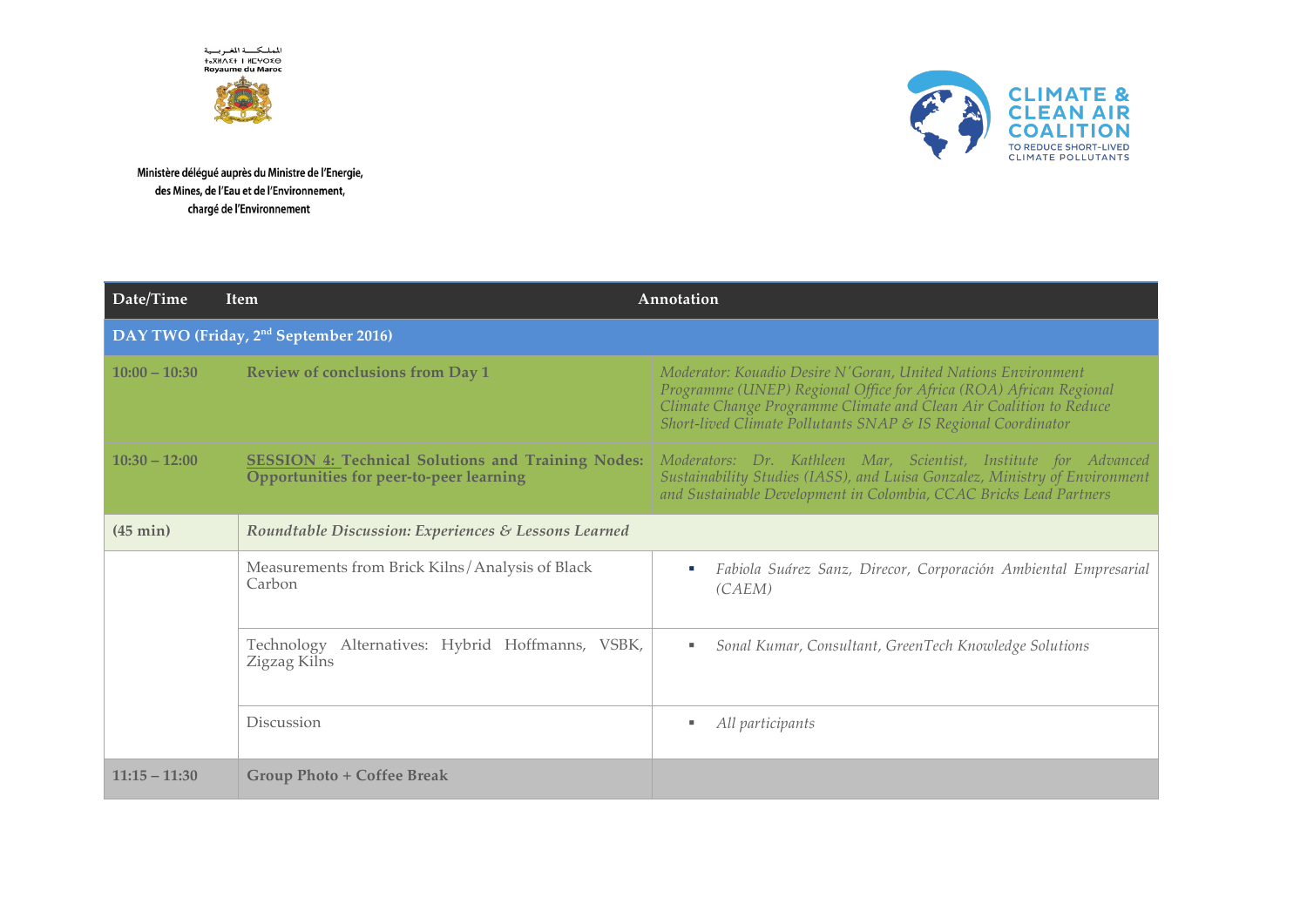المملكسة المغربسية **+**<sub>2</sub>XMA<sup>z+</sup> | METO **Royaume du Maroc**